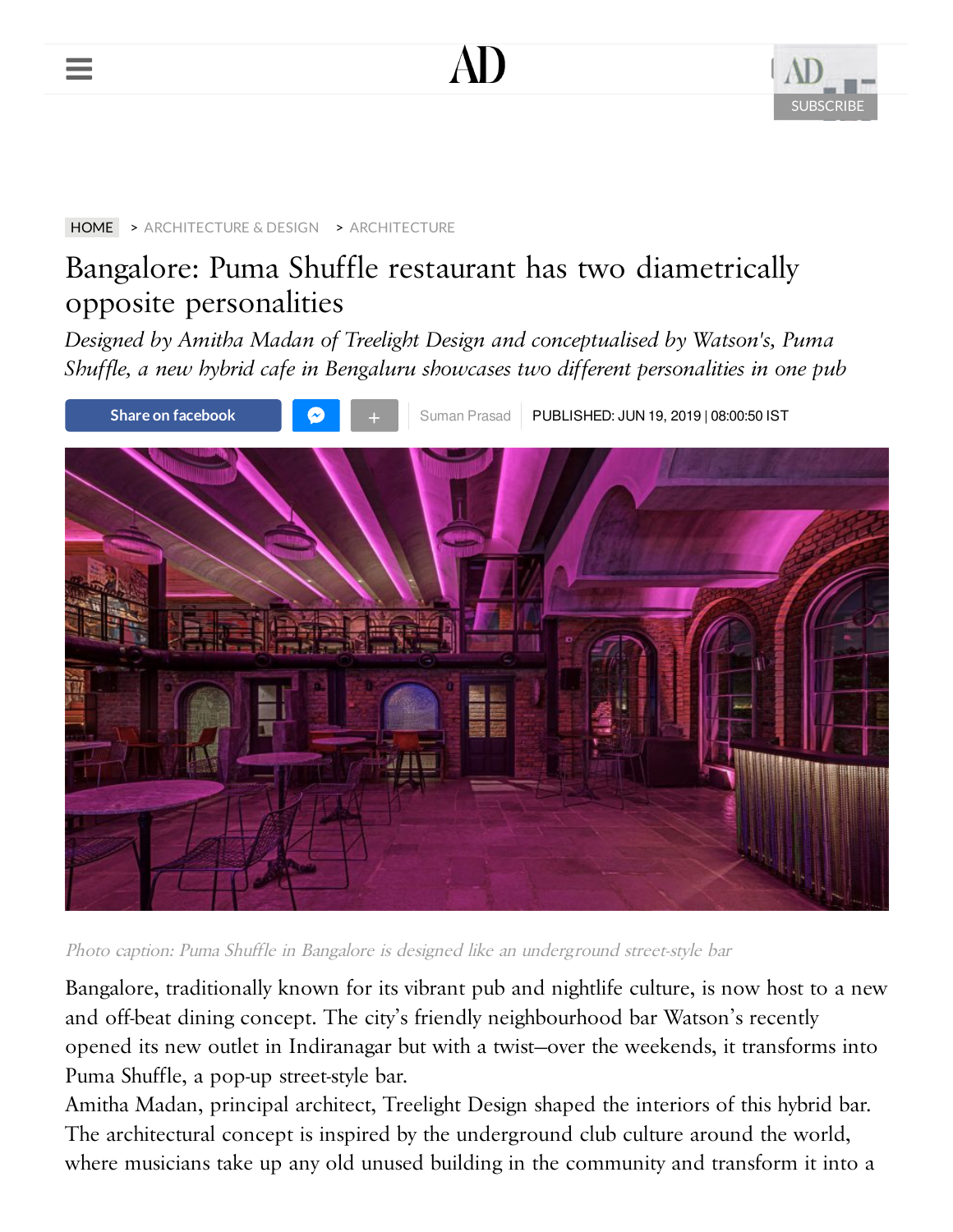performing space. The place is purposely designed with a neutral palette to imbibe two different identities.



Photo caption: Puma Shuffle, Bangalore is designed as <sup>a</sup> space that has two identities

## **Bangalore Restaurant: Oscillating Identities**

The design is based on the concept of an alter ego, where the same person has two diametrically opposite personalities. Identities change between Watson's, a neighbourhood bar known for friendly banter, comfort food, retro music and an old school vibe, and Puma Shuffle, a creative and interactive space with an underground vibe that brings together live alternative music and subcultural communities.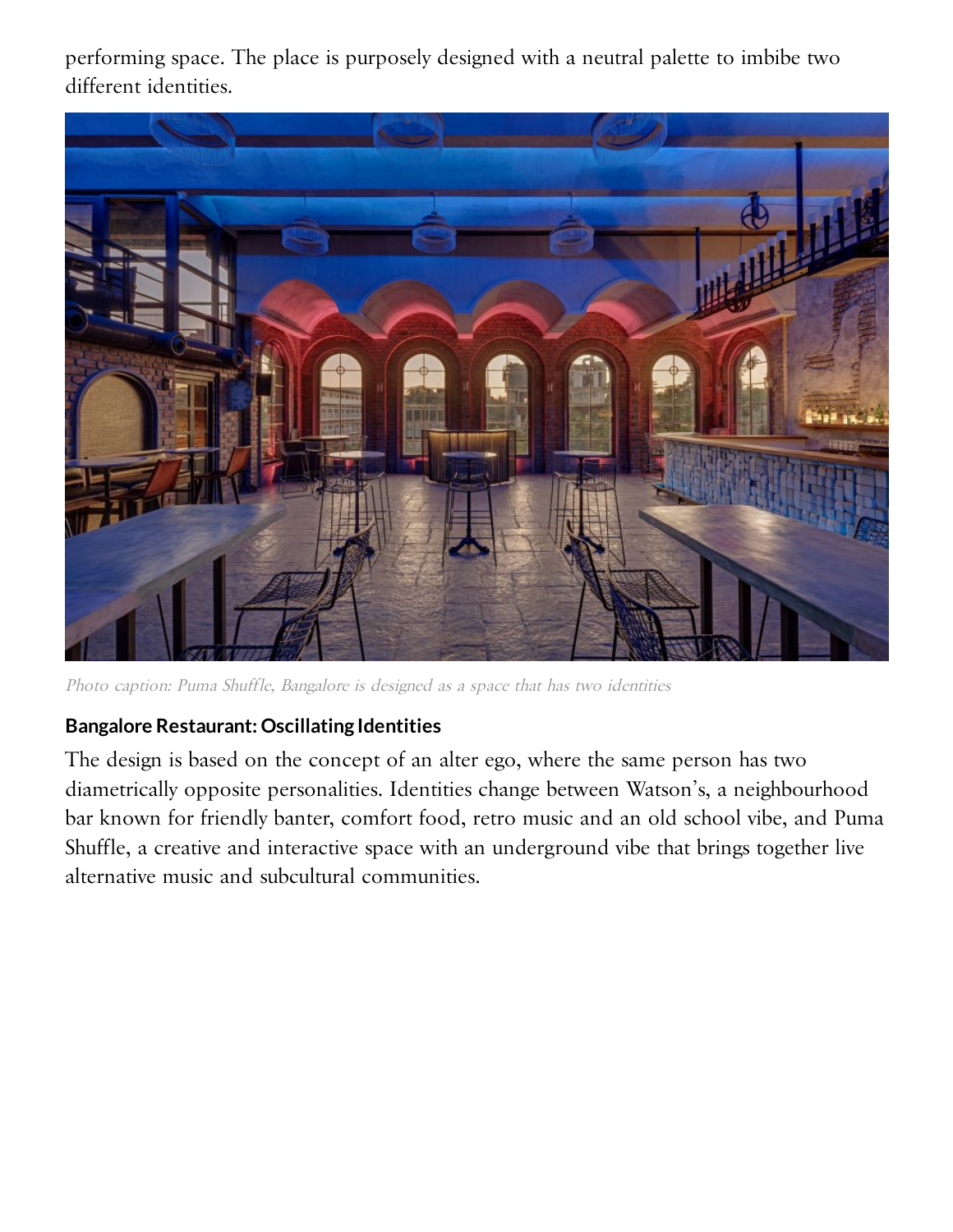

Photo caption: The dance floor at Puma Shuffle, Bangalore

### **Bangalore Restaurant: Spirited Section**

The bar has a dilapidated structural design, giving it an old-world charm. The double height arched windows and the barrel roof with raw and unfinished surfaces gives the space a neutral yet regal feel. The design makes the place look like an old heritage property which is restored and converted into a neighbourhood bar.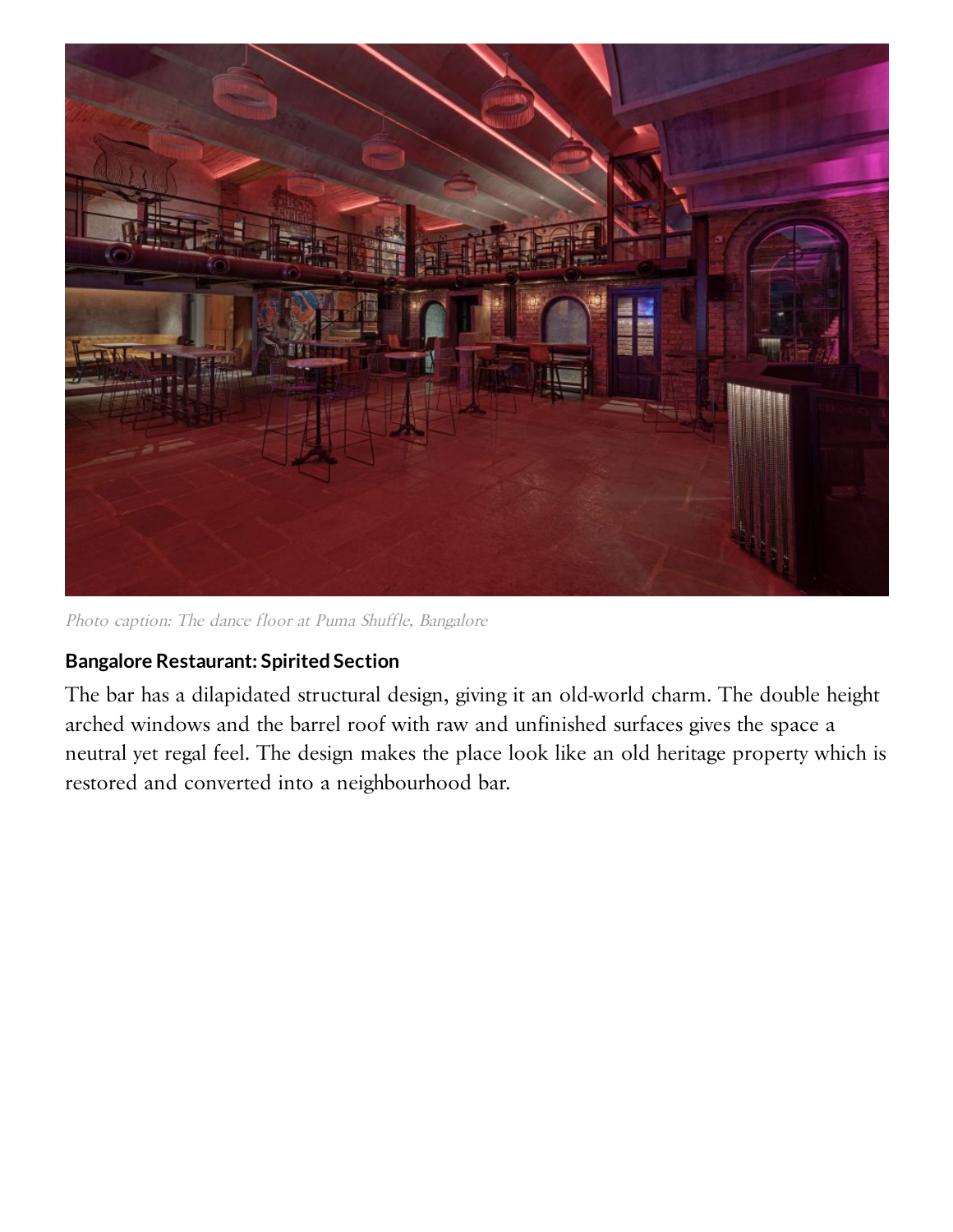

Photo caption: The architectural concept of Puma Shuffle, Bangalore is inspired by the underground club culture around the world

Madan says, "It was a challenge designing the working of the dynamic bar bottle displaycum-light feature, which was engineered to move vertically. Another interesting aspect was the lighting, wherein the lights not just changed colour but also direction, so as to make the perception of architecture appear different."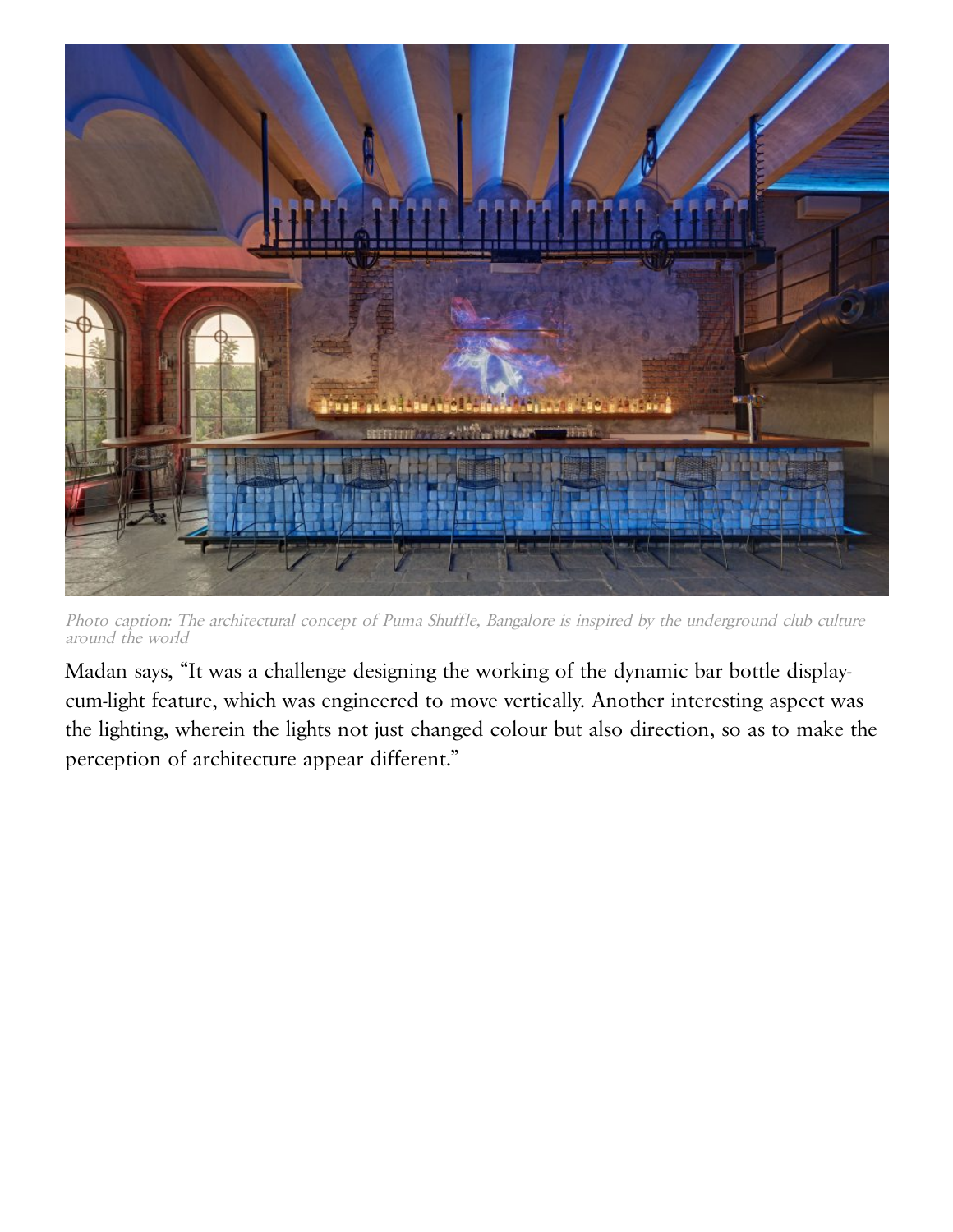

Photo caption: Puma Shuffle, Bangalore has <sup>a</sup> dynamic bar design

### **Bangalore Restaurant: Transformation Elements**

Watson's bar has a retro feel with elements such as dim lighting and old-style wall art, whereas Puma Shuffle has colour changing LEDs that give the space an underground club vibe. A 'switch' or an overnight renovation of entire layout is done, including the furniture. The performance platform, which is a portable DJ console, is also a big part of the transformation. While Watson's retains its comfort foods and drinks, Puma Shuffle offers visitors themed signature cocktails, named after edgy street-style dishes, along with finger foods.